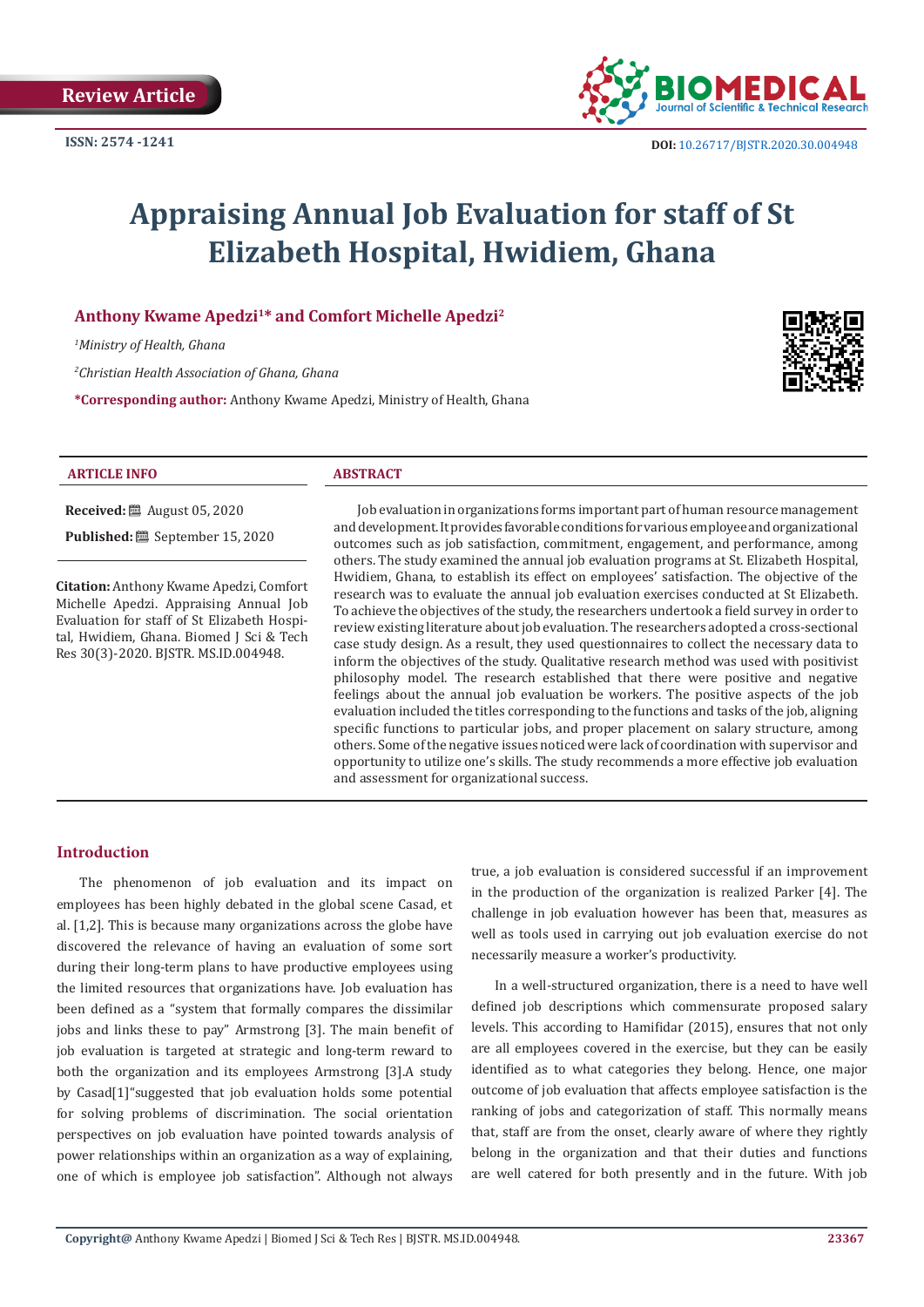description, it helps to ensure that jobs can be well evaluated and possibly assess the performance of staff. Equity theory (Adams & Freedman, 1976) proposes that, people may feel distress if they contribute either larger or smaller shares of their incomes to the public good than the average contribution of others, and that people will behave in a way to avoid this distress. People are motivated by both their pecuniary payoff and their relative payoff standing. Through application of equity theory, managers can examine why and how they should communicate with their employees the value of scientific management and why it is relevant (Blanco et al, 2011). Equity theory also directs managers how they should use communication to address employees' feelings of unfairness as well as confronting employees' feelings of inequity in a modern business environment.

In summary, equity theory, therefore, handles the perception of equitability and in-equitability focusing on two sides: the input and the outcome. This then means that an employee compares his or her job's inputs with an outcome ratio and will act to correct the inequity if there is a perception of inequality. Many times, inequities can lead to an increase in absenteeism and even resignation from an organization (Bell & Martin, 2012). It is against this backdrop that the study intends to assess the annual job evaluation exercise that is conduct for staff at St Elizabeth Hospital, Hwidiem, Ghana.

#### **St Elizabeth Hospital**

St Elizabeth Hospital is a secondary level hospital in Hwidiem, a district capital of Asutifi District of Ahafo Region, Ghana. The hospital serves over 56,000 inhabitants of the Asitifi Districts and beyond. It is a Catholic Hospital manage by Our Lady of Apostle (OLA) sisters. The hospital has always been commended by the Ministry of Health for the interventions it is doing in the district and beyond when it comes to healthcare delivery in a rural setting. The hospital also has a unique strategy of attracting health workers. It is imperative to look at some of its human resource practices to advice policy hence, looking at their job evaluation practices and reaction of the staff.

#### **Problem Statement**

Job evaluations are meant to determine what positions and job responsibilities are similar for purposes of pay, promotions, lateral moves, transfers, assignments and assigned work among other internal parity issues. However, the problem is when employees perceive the workplace as unfair, inequitable, and that the employer does not give equal opportunities for employees. Employees view job evaluation exercise for determining pay and promotional opportunities as not fair. This has left organizations with employees that are not sure about their future after such exercise Ahmed [5].Armstrong [3] recommended the need to have all employees understand their true performance and actual rewards if any, so that each of them can do a self-assessment as to

whether they were motivated to do well or not. In so doing, the organization and the employees could be almost on the same level of understanding. In this regard, the scholar advised that, care must be taken to guard against biased appraisals that would make an employee appear to be very productive and rightfully rewarded when the opposite might be the truth on the ground. Ahmed [5] had the same conclusion in which the suggestion that employees can be happy without appropriate remunerations was rejected. The study therefore intends to fill these gaps by assessing the means that there are more factors affecting employees' job satisfaction than just good pay.

It is on this premise that this study assesses the effect of annual job evaluation on the employee in St Elizabeth Hospital Hwidiem.

#### **Research Objectives**

The main purpose of the study is to appraise the annual job evaluation exercise on employee job satisfaction at St Elizabeth Hospital, Hwidiem. The specific objectives of the study are:

1. To evaluate annual job evaluation practices at the hospital.

2. To establish the effect of the job evaluation on employee job satisfaction at hospital

3. To identify the challenges of annual job evaluation at the hospital.

#### **Research Questions**

The research work seeks to find solutions to the following questions:

1. What is the job evaluation practices or programs at St. Elizabeth Hospital?

2. What is the perceived effect of the annual job evaluation on employee job satisfaction at hospital?

3. Are there any challenges on the annual job evaluation at the hospital?

### **Significance of the Study**

First, the study would add to the understanding of job evaluation and how it relates to employee job satisfaction. This would be beneficial to both the private and public organizations. Also, results of the study would set examples on what practices are best suited to the organization in order to help motivate the employees without scaring them relating to job scale-down or reduction in their numbers. Besides, the study provided recommendations that may be used as a policy by the Management of St Elizabeth Hospital, Hwidiem, as well as other stakeholder organizations to improve on equitable remunerations. Besides, the information obtained from the study could be a rich source of critique and enhancement to the knowledge base of studies on job evaluation and employee job satisfaction in the future.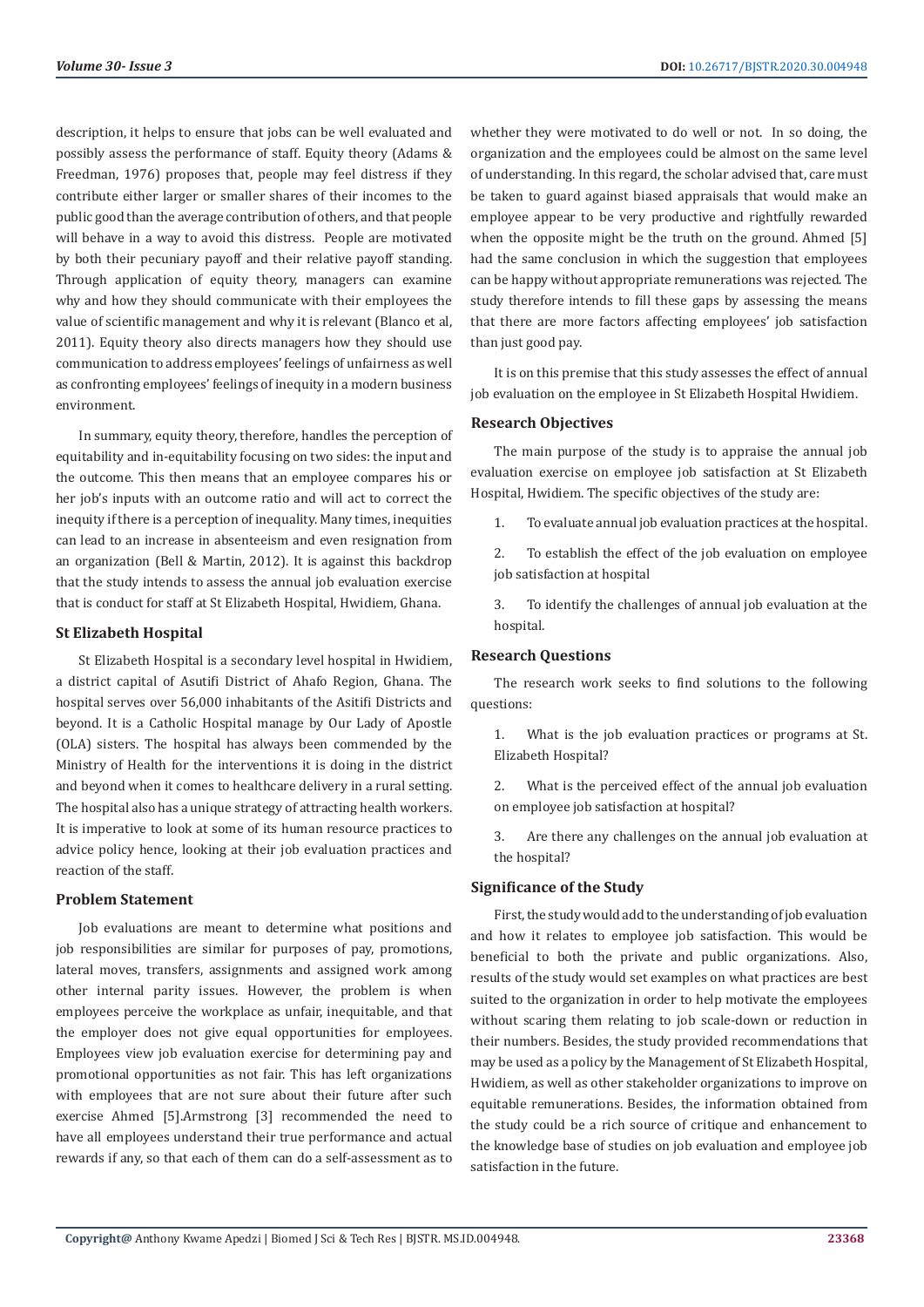#### **Scope and Limitations of the Study**

The concentration of the study is on job evaluation and how it affects employee job performance. The study was conducted at the St Elizabeth Hospital, Hwidiem, Ghana.

## **Theoretical Framework**

In today's business environment, the application of more contemporary theories of motivation have been brought to light. Theories such as John Stacy Adams' Equity theory and Victor Vroom's' Expectancy theory have substantial relevance in understanding motivation in today's complex work environment. It is in this light that the main theories underpinning the study were equity theory and expectancy theory.

#### **Equity Theory of Motivation**

First propagated by Adams (1965), equity theory focuses on determining whether the distribution of resources is fair to both relational partners who are the employee and the employer. Equity theory is a process theory concerned with how to motivate people. It is based on the fact that; people always want to see what in what they are doing and seek for good compensation. In other words, no one wants to work for free or even be paid for not working. The theory proposes that individuals who perceive themselves as either under-rewarded or over-rewarded will experience distress, and that this distress leads to efforts to restore equity within the relationship. Equity theory focuses on determining whether the distribution of resources is fair to both relational partners. Mawoli and Badandako (2011) point out that, one way of measuring equity is through comparing the ratios of contributions and benefits of each person within the relationship. One of the most talked-of issues in equity theory is measurability in which organizations struggle to put clear policies as to how every aspect of the organizational output can be measured. In other words, there is the need to have several options on measurement of the organization employee output in a manner that would be acceptable from one employee to another in different period of time.

In terms of reward, the equity theory tries to point to many factors that could contribute to acceptability of the kind of rewards given based on the method of measurement applied by the organization (Elma, 2013).To achieve the level of satisfaction that would make an employee motivated to participate fully in the organization activities without supervision, there is always the need to set the environment of the workplace fittingly for each group of employees. Equity theory points out that the various groupings of employees would be more confident if they work in an environment that gives them the freedom to fully express their skills and work with enthusiasm without the feeling of being spied upon by either employee of superior ranks or categories Ahmed [5]. Greenberg and Cohen (2014) question the simplicity of equity theory since many psychological variables that can be attributed to people, cannot be fully factored into any evaluation unless the

rights of people are infringed upon. The scholar also adds that equity theory assumes so much mechanical thinking similar to systems theory in which every input can be fully measured against an equivalent output. This implies that what one feels as equitable might be completely different from their neighbor even in the same working environment.

It is also possible that employees will not feel on the same wavelength as their employers. The biggest question that scholars ask is how inputs can ever be related to the outputs uniformly across an organization. Arifin [6]observes that, a fair balance by management on the definition of inputs and outputs is the key to effective application of the equity theory. In summary, the equity theory will seek to compare effort against reward in terms of the said input and output using relevant examples from the industry which have to be at least agreeable to the employees and employer alike.

### **Expectancy Theory of Motivation**

Expectancy theory as proposed by Vroom (1964) has been extended by Lawler and Porter (1967: 1983) to state that satisfaction is as a result of good performance. In simple terms, the scholars are suggesting that the relationship between people's behavior at work and their goals are not simplistic as described by most social scientists. It also means that the theory can explain very many diverse human motivational actions. However, the assumption that an available reward can increase an employee satisfaction is not always true citing an example of a promotion with a salary that also means increased working hours might in fact lead to dissatisfaction as opposed to satisfaction. Expectancy theory in summarized form, would therefore imply that motivation is at the back of every good performance since people will expect good returns every time they themselves put in good effort (Vroom, 1964; Time et al, 2013). The reasoning behind Vroom's theory is that, every employee or worker aims to maximize pleasure and minimize pain. This means that management must discover what exactly an employee wants in terms of money, benefits, rewards, and promotions. In order to discover, the position of employees on all the fronts, value must be attached to each of the needs or expectations of an employee. This therefore calls a for a job evaluation of some kind to find out some basis for justifying what to give to the employees.

It is also expected that the employees would only get what they want if on their part, management supplies or provides adequate training as well as assurance that the training would lead to a positive change in both working environment and hygienic factors like salary or wages Asensio-Cuesta, et al. [7-15]. It has been observed that the perception of employees, matters a lot since any hint by the employees that their effort is not easily rewarded would lead to some form of dissatisfaction. This could happen if after an evaluation exercise to determine the job structures of the organization, employees are not rewardedwith their expected promotions and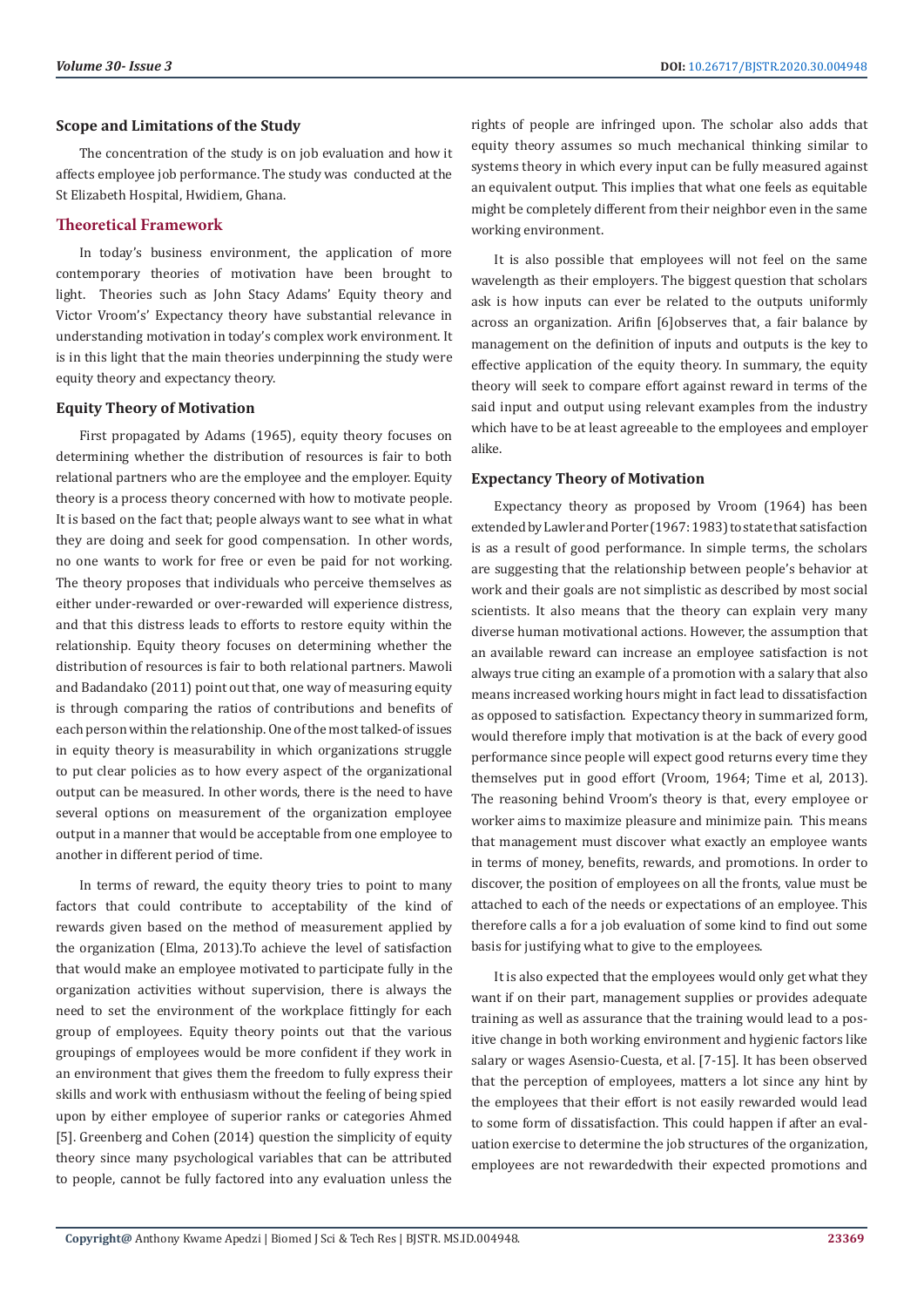pay rises. Management needs to ensure that promises are fulfilled and that employees are satisfied with what measures have taken place in improving the working conditions. Vroom formula derives from these three; valance, expectancy and instrumentality as explained above. Job satisfaction can thus be predicted from this formula and the likelihood that one can stay in a job and can also be dependent upon expectancy theory Beardwel [2].

#### **Defining Concepts**

**Job Evaluation:** According to Werther and Davis (2009 p. 203), "Job evaluation is a systematic process used to determine the worth of jobs and creating a link between job worth and salary". Gupta and Chakraborty (2008 p.107) further clarified that, job evaluation is seen in terms of salary and other fringe benefits in accordance with the existing salary structure of the organization. Job Evaluation helps to determine wages and salary grades for all jobs. Companies that regularly conduct job analysis possess a much better knowledge of their strengths and limitations and can make timely corrective action to improve on any deficiencies in their skills and job behavior (Clifford, 2014). Brannick and Levine (2012 p.69) defined the "job analysis as an organized process whereby the nature of a job is discovered". According to Sanchez and Levine (2000) erroneous practice of the job analysis may affect other Human Resource activities that are directly or indirectly related to it.Employees have expectations and which must be met by the employee so as to keep a motivated workforce to give out their best.

**Job Satisfaction:** According to Cole (2013), "employee job satisfaction is the driving force on which management can boast about their organization's production. Satisfaction per se could be less related to any performance, both internally and externally". This is because by nature, it is a perception in which person 'A' could be satisfied with particular goods and services that are completely similar to the goods or services dissatisfied by person 'B'. It is also "possible that the two persons could be in the same locality or environment yet reacting very different over the same goods and services" (Thompson &Phua, 2012 p.306). Employees could be satisfied but fail to have job satisfaction in cases where they have the remuneration, but their jobs are not satisfying (Cole, 2002). Determining employee job satisfaction requires adequate knowledge on the turnover of the organization which could be both appropriate turnover and unwanted turnover.Appropriate turnover could be for example normal retirements and deaths as well as employees seeking new challenges on the same or various fields of specialization (Dessler, 2008). Armstrong and Taylor (2014 p.102)

defines "Job satisfaction as the attitudes and feelings people have about their work. They went further to indicate that Positive and favorable attitudes towards the job indicate job satisfaction.

The opposite is the Negative and unfavorable attitudes towards the job indicate job dissatisfaction". According to Armstrong and Taylor (2014), the levels of job satisfaction and dissatisfaction are influenced by the intrinsic motivating factors, the quality of supervision and the success or failure.

#### **Methodology**

**Research Design:** The study used descriptive design in which the subject of study was observed or studied without any influence. This is the most appropriate since according to Kothari (2008), descriptive designs are best suited to situations where the respondents require total freedom to participate. It is also appropriate since respondents showed the characteristics of the study objectives while still at their place of work from where they made those responses.

**Population:** The target population for the study comprises the 303 permanent employees of St Elizabeth Hospital, Hwidiem. In the view of Kothari (2008), a target population is a set of subjects that have similar characteristics and can be used as true representative of the whole population.

**Sampling:** The study used stratified sampling by selecting staff proportionately from various cadre comprising top management, middle and entry management employees. Through proportionate selection as recommended by Cooper and Schindler (2009), a total of 30 percent of the population, that is, 91 staff, were selected for sampling. This involved getting the proportionate sample of each category that would lead to more than 10 percent total sample.

**Data Collection:** Data was collected using questionnaire as data collection instrument. The instrument was a structured questionnaire using Likert-type scale since this is a study based on perception. The method of collection was through drop-and-pick in which the researcher left the respondents with questionnaires and collected them at a later date at their convenience.

**Data Analysis and Presentation:** Data from the questionnaires was analysed through descriptive statistics. Descriptive analysis involves frequencies, percentages, mean and standard deviation. The relationship between job evaluation and job satisfaction was established through a linear regression.

# **Data Analysis and Presentation of Findings Biodata of Respondents**

#### **Table 1:** Biodata of respondents.

| Gender              | Male (66%)                         | Female $(34%)$                     |                                             |
|---------------------|------------------------------------|------------------------------------|---------------------------------------------|
| Age                 | 20-29 years (34%)                  | 30-39 years (42%)                  | 40-49 years $(24%)$                         |
| Level of education  | Secondary/Voc/Tech/Commercial (8%) | Tertiary (Diploma/Bachelors) (62%) | Tertiary (PG Dip., Masters, Doctorate (30%) |
| Years of experience | $0-5$ years $(60%)$                | 6-9 years $(24%)$                  | $0-15(16%)$                                 |
| Position held       | Junior staff $(54%)$               | Middle level (36%)                 | Top managers (10%)                          |

**Copyright@** Anthony Kwame Apedzi | Biomed J Sci & Tech Res | BJSTR. MS.ID.004948.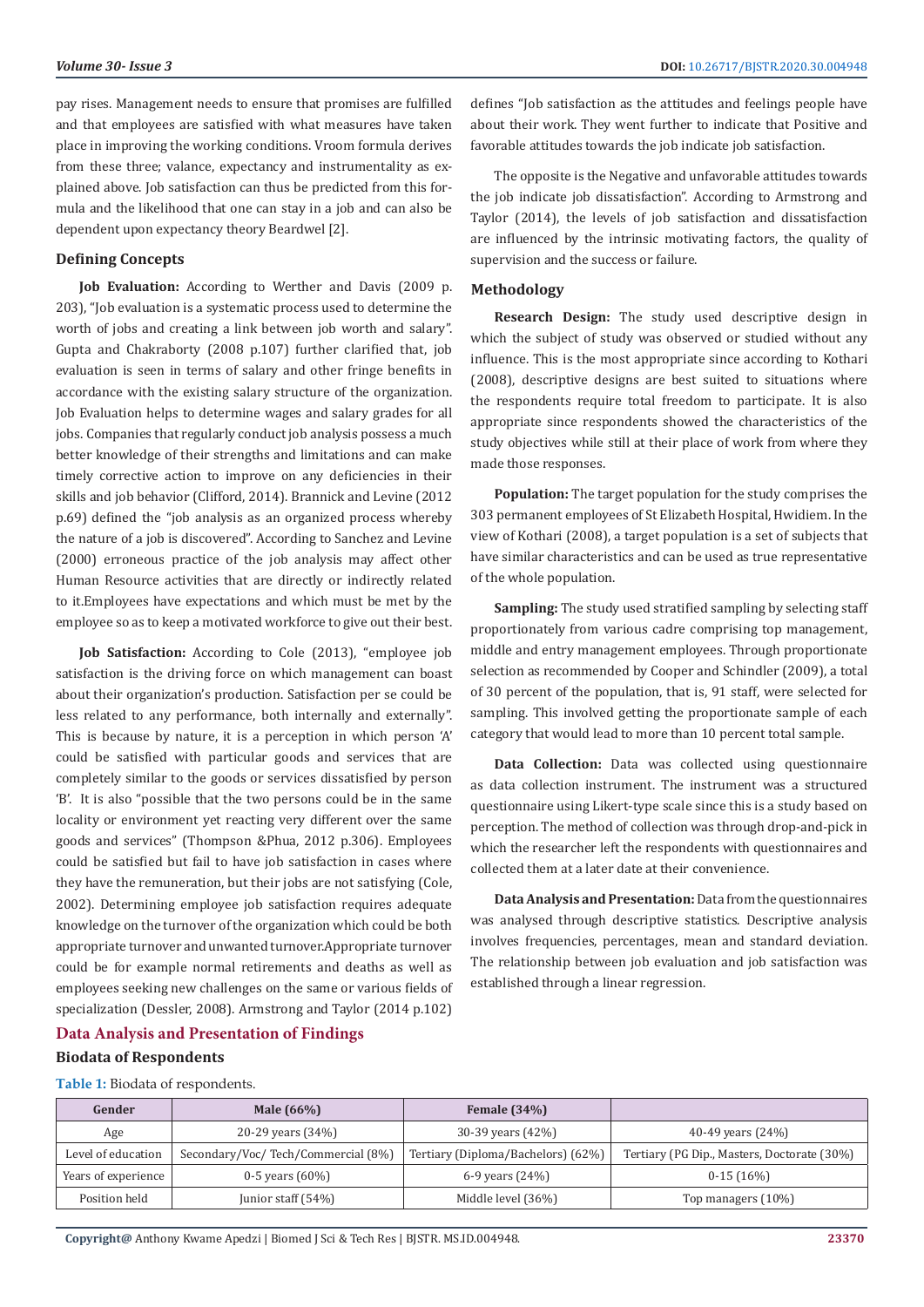Note: Source: Fieldwork, 2020

**Gender:** In this study, it was revealed that 66% out of the respondents were males. The remaining 34% were females. This suggests that, there is a male dominance in the organization under study (Table 1).

**Age:** The analysis showed that 42% of the respondents were within the ages of 30 to 39 years. This is followed by those within the age group of 20-29 years. They constituted 34% of the entire respondents who took part in the study. The remaining 24% were within the ages of 40-49 years.

**Level of Education:** The researchers sought to know the level of education of the respondents. It emerged that 62% of the respondents indicated they have been educated to the tertiary level. Again, 30% revealed that they have masters. Only 8% had acquired a secondary, vocational, Technical, or commercial school education.

**Years of Experience:** The years of service of the respondents were also identified. It emerged that 60% of the respondents are had worked for 0-5 years. Twenty-four percent indicated that they have worked for 6-9 years. The remaining 16% had worked for 10- 15 years.

**Position Held in Hospital:** The position held by the respondents indicated that 54% of the respondents are junior staff, 36% are middle level managers and 10% are top managers.

# **Job Evaluation Practices/Programs at St Elizabeth Hospital**

The study in this section, examined the effect of the annual job evaluation on employee satisfaction. The statements were measured on a 5-point Likert scale to ascertain their degree of agreement or disagreement. For analytic purposes, descriptive statistics of mean and standard deviation were generated using the statistical package for social sciences (SPSS V21). In this analysis, the mean values of 3-4 were classified as moderate agreement while 4-5 was classified as strong agreement. Values below 3 were interpreted as disagreements. A mean score of 4.23 and a standard deviation of 0.537 shows that the respondents strongly agreed with the assertion that, there is the existence of Job evaluation practices at Hospital(Table 2). With regards to correspondence of titles and task, the mean and standard deviations scores of 4.47 and 0.732, respectively, showed that, job evaluation ensured that the tittles correspond to the functions and task of the job. The respondents moderately agreed (mean=3.77, standard deviation=0.741) with the statement that, the distribution of staff in hospital matches with workload. Similarly, they moderately agreed that (mean=3.59, standard deviation= 0.443) Job evaluation ensured that Staff Upward mobility in hospital follows career paths. In furtherance of that, similar indicated that job evaluation ensured jobs at hospital are aligned to specific functions.

|                                                                                                                | Mean | <b>Standard Deviation</b> |
|----------------------------------------------------------------------------------------------------------------|------|---------------------------|
| There is the existence of Job evaluation practices at the Hospital                                             | 4.23 | 0.537                     |
| Job evaluation ensured that the tittles corresponds to the functions and task of the job                       | 4.47 | 0.732                     |
| Job evaluation found out that the distribution of staff in the Hospital matches with workload                  | 3.77 | 0.741                     |
| Job evaluation ensured that Staff Upward mobility in the Hospital follows career paths                         | 3.59 | 0.443                     |
| Job evaluation ensured Jobs at the Hospital are aligned to specific functions                                  | 3.94 | 0.845                     |
| Job evaluation revealed that reporting system is in accordance with the grades and tasks performed             | 4.13 | 0.450                     |
| Job evaluation constructed grading of salary structures that corresponds to the task and functions of the jobs | 4.49 | 0.702                     |

**Table 2:** Job Evaluation Practices/Programs.

Note: Source: Fieldwork, 2020.

Finally, it was agreed upon that, job evaluation constructed grading of salary structures that corresponds to the task and functions of the jobs (mean=4.49, standard deviation=0.702).

# **Effect of the Annual Job Evaluation on Employee Job Satisfaction**

The analyses employed the same approach as used in the previous sections(Table 3). The mean and standard deviation of the responses that were provided by the respondents were the basis for analyzing the data. The analyses showed that employees are moderately motivated with the hours worked each week (mean=3.94, standard deviation=0.254). In the same vein, the respondents agreed that flexibility in scheduling work hours

makes me more satisfied. The mean and standard deviation scores are 4.21 and 0.479, respectively. A mean score of 4.88 and a standard deviation of 0.753 revealed that the respondents strongly agree with the assertion that "with my salary, am satisfied on the job and that opportunities for promotion breeds satisfaction". Respondents moderately asserted relationships with co-workers is a key motivation as far as "am concerned as well as opportunity to utilize skills and talents makes working at hospital heart-warming". Finally, the mean score and the standard deviation recorded were 2.12 and 0.16 respectively and revealed that there is lack of adequate opportunity for periodic changes in duties. Nevertheless, the preceding discussion has demonstrated that there is an effect of job evaluation on employee job satisfaction.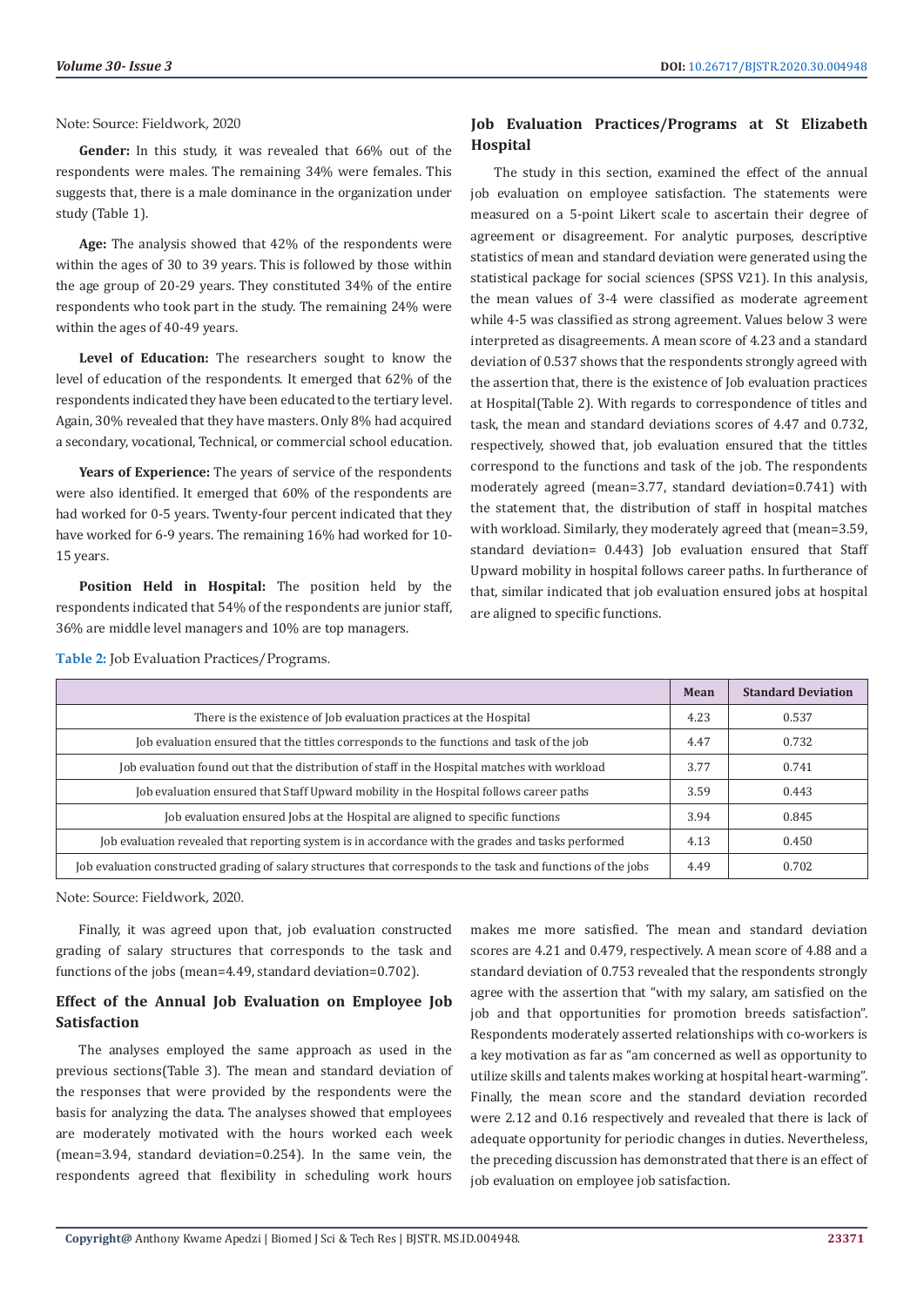**Table 3:** Effect of the annual job evaluation on employee job satisfaction.

|                                                                                                        | Mean | <b>Standard Deviation</b> |
|--------------------------------------------------------------------------------------------------------|------|---------------------------|
| I am motivated with the hours worked each week                                                         | 3.94 | 0.254                     |
| Flexibility in scheduling work hours makes me more satisfied                                           | 4.21 | 0.479                     |
| With my salary payment, am satisfied on the job                                                        | 3.58 | 0.356                     |
| Opportunities for Promotion breeds satisfaction                                                        | 4.88 | 0.753                     |
| Due to the benefits (Health insurance, life insurance, etc.), there is a strong sense of satisfaction. | 4.62 | 0.747                     |
| Relationships with my co-workers is a key motivation as far as am concerned.                           | 3.80 | 0.40                      |
| Opportunity to utilize skills and talents makes working at GREL heart-warming.                         | 3.43 | 0.65                      |
| There is lack of adequate opportunity for periodic changes in duties                                   | 2.12 | 0.16                      |

Note: Source: Fieldwork, 2020.

Similarly, MeisamKarami et al (2004) argue that job evaluation practices have been shown as an important determinant to develop perceived employee satisfaction. He affirms the assertion of Valmohammadi (2013) who also conducted an exploratory survey of 127 Iranian manufacturing firms. The results revealed that the implementation of job evaluation practices is positively and significantly related to employee satisfaction.

# **Challenges Confronting Job Evaluation at St Elizabeth Hospital, Hwidiem**

The final section of this study addresses the challenges confronting job evaluation at St Elizabeth Hospital. The responses were interpreted through thematic analysis. It emerged that poor communication is one of the problems facing the job evaluation of the hospital. It emerged that the communication between the managers and staff, in the view of the respondents, is less effective. It was also identified that the vehicles in the hospital are inadequate as such; the transportation system of the hospital is not good. All in all, it emerged that the job evaluation is not well coordinated.

#### **Conclusion**

It was observed that job evaluation exercise had both positive and negative effects on the employees of St Elizabeth Hospital. The positive aspects or those that were favorable according to the employees include titles corresponding to the functions and tasks of the job, aligning specific functions to particular jobs, proper placement of salary structure that correspond to the tasks and functions of the job as well as deployment, according to the requirements and skills. On the job satisfaction, it was noticed that most staff of St Elizabeth Hospital were not satisfied since they rated most of the aspects of job satisfaction lowly. Such aspects were noted as lack of coordination with supervisor and opportunity to utilize one's skills. However, on the positives that came out of the findings, it was observed that job evaluation led to some positive effects on the employees. These include education as well as opportunity to have variety of job responsibilities.

#### **Recommendation**

The study recommends that since fairness in job evaluation is an important predictor of employee satisfaction, fair evaluation practices should be adopted by the management in order to raise the satisfaction level of its employees. Again, the study recommends that St Elizabeth Hospital should put in place measures to employ independent evaluators who have adequate knowledge of job evaluation for staff to see the exercise as fair and thus, enhance their motivation. This will help employees to identify their strengths, weakness, and potential areas of improvement within the hospital.

#### **References**

- 1. Casad S (2012) Implications of job Rotation Literature for Performance Improvement Practitioners. Performance Improvement Quarterly 25 (2): 27-41. 7^¨fo
- 2. Beardwell L, Holden L, Claydon T (2012) Human Resource Management – A Contemporary Approach. (6th Edn.). Prentice Hall, New Jersey, USA.
- 3. Armstrong M (2011) A handbook of Human Resource Management Practices. (9thEdn.). Kogan Page, London, UK.
- 4. [Parker SK \(2014\) Beyond Motivation: Job and Work Design for](https://goal-lab.psych.umn.edu/orgPsych/readings/5.%20Motivation/Parker%20(2014)%20Beyond%20motivation%20-%20job%20and%20work%20design.pdf) [Development, Health, Ambidexterity, and More. Annual Review of](https://goal-lab.psych.umn.edu/orgPsych/readings/5.%20Motivation/Parker%20(2014)%20Beyond%20motivation%20-%20job%20and%20work%20design.pdf) [Psychology 65\(1\): 661-691.](https://goal-lab.psych.umn.edu/orgPsych/readings/5.%20Motivation/Parker%20(2014)%20Beyond%20motivation%20-%20job%20and%20work%20design.pdf)
- 5. Ahmed MA (2015) The role of self-esteem and optimism in job satisfaction among teachers at private universities in Bangladesh. Asian Business Review 1(2): 114-120.
- 6. [Arifin HM \(2015\) The Influence of Competence, Motivation, and](https://files.eric.ed.gov/fulltext/EJ1060782.pdf) [Organizational Culture to High School Teacher Job Satisfaction and](https://files.eric.ed.gov/fulltext/EJ1060782.pdf) [Performance. International Education Studies 8\(1\): 38.](https://files.eric.ed.gov/fulltext/EJ1060782.pdf)
- 7. Asensio Cuesta S, Diego Mas JA, Cremades LV, González Cruz MC (2012) A method to design job rotation schedules to prevent work-related musculoskeletal disorders in repetitive work. International Journal of Production Research 50 (24): 7467-7478.
- 8. Cole GA (2008)Personnel Management and Human Resource Management.London,Thompson Learning Publishers.
- 9. [Kalleberg AL \(2013\) Book review symposium: Response to Reviews](https://journals.sagepub.com/doi/abs/10.1177/0950017013480403) [of Arne L Kalleberg, Good Jobs, Bad Jobs: The Rise of Polarized and](https://journals.sagepub.com/doi/abs/10.1177/0950017013480403) [Precarious Employment Systems in the United States, 1970s to 2000s.](https://journals.sagepub.com/doi/abs/10.1177/0950017013480403) [Work, Employment & Society 27\(5\): 896-898.](https://journals.sagepub.com/doi/abs/10.1177/0950017013480403)
- 10. [Kipkebut DJ \(2010\) Organizational commitment and job satisfaction in](http://eprints.mdx.ac.uk/6509/) [higher educational institutions: The Kenyan case.](http://eprints.mdx.ac.uk/6509/)